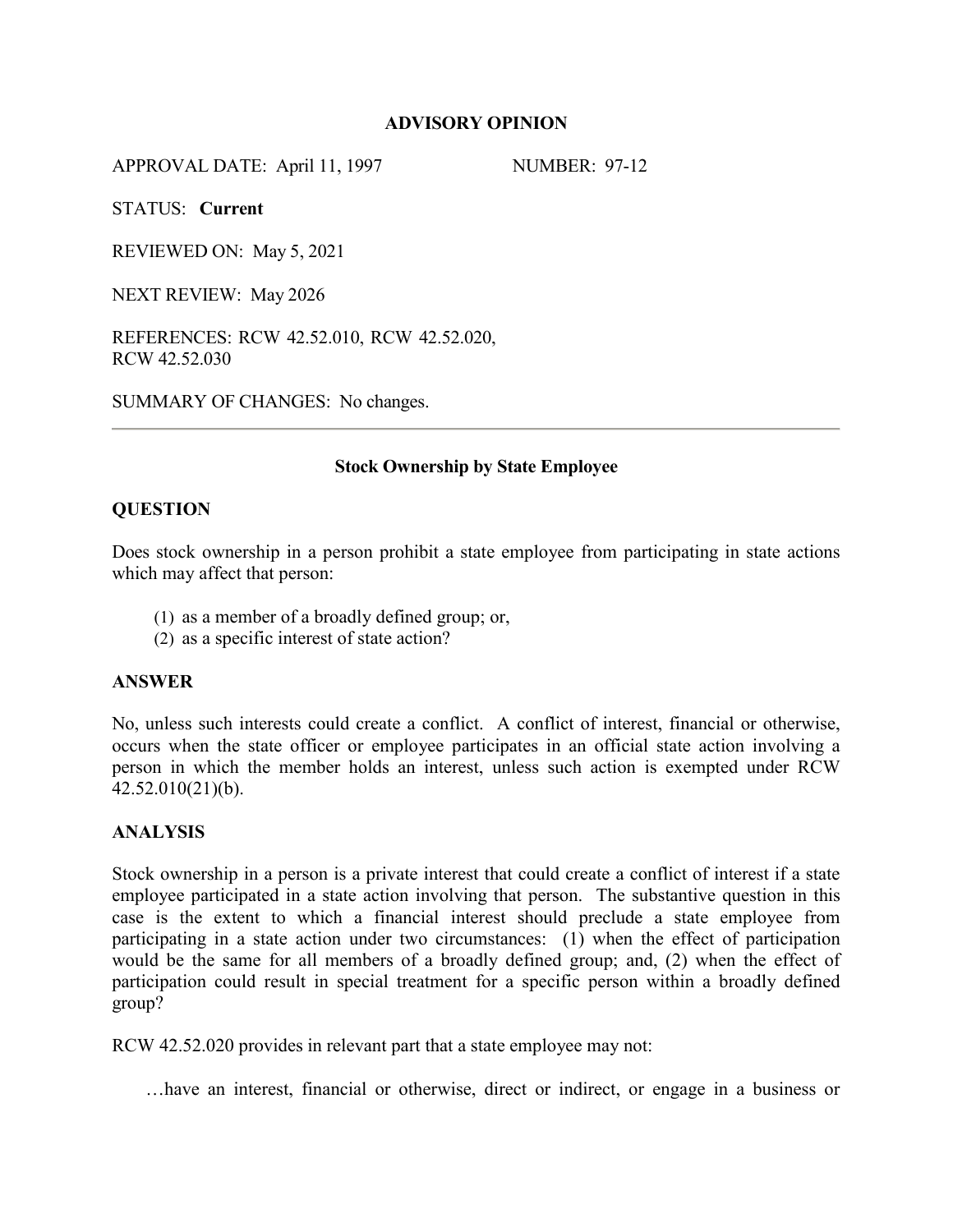transaction or professional activity, or incur an obligation of any nature, that is in conflict with the proper discharge of the state officer's or state employee's official duties.

A determination as to whether an interest conflicts with the proper discharge of official duties necessarily depends on an evaluation of the specific duties of the state employee. A state employee who administers contracts has different official duties and therefore a different set of obligations than a state employee who advises on policy questions.

For example, a state employee who administers agency contracts would have a conflict if he or she owned stock in an agency contractor because the state employee participates, directly and substantially, in state actions that could affect the contractor. This conflict would exist even if the state employee *indirectly* supervised the contract because the employee's official duties include both participation in and responsibility for a state action in the form of oversight for the contract on behalf of a state agency.

RCW  $42.52.010(13)$  defines "participate" as:

…to participate in state action or a proceeding personally and substantially as a state officer or state employee, through approval, disapproval, decision, recommendation, the rendering of advice, investigation, or otherwise but does not include preparation, consideration, or enactment of legislation or the performance of legislative duties.

while "responsibility" is defined in relevant part in RCW 42.52.010(16) as:

…direct administrative or operating authority, whether intermediate or final, and either exercisable alone or through subordinates, effectively to approve, disapprove, or otherwise direct state action in respect of such transaction.

The financial interest conflicts with the proper discharge of official duties because it brings into question the impartial and independent judgment of the employee and undermines accountability to the public.

In evaluating potential conflicts for state employees in a policy advising role, the Board distinguishes between a board member's representation of a broadly defined interest group, which does not create a conflict, and a board member's financial interest in a specific person within the broader group, which could create a conflict. The Board considers that providing policy advice is not unlike a board member's representation of a broad interest group, in that the state employee is assigned to analyze either existing or proposed state policies and their effects on a broad cross-section of interests.

To the extent that a state employee owns stock in a person who may be affected by a state policy in which he or she participated, and the effect is the same as other similarly situated interests, there would not be a conflict of interest. However, if the state employee owns stock in a person whose interests may be affected to a different degree than other similarly situated interests, and the state employee participated in the policy by advising the state on matters specific to that person, there would be a conflict. This conflict would occur whether the person is affected by